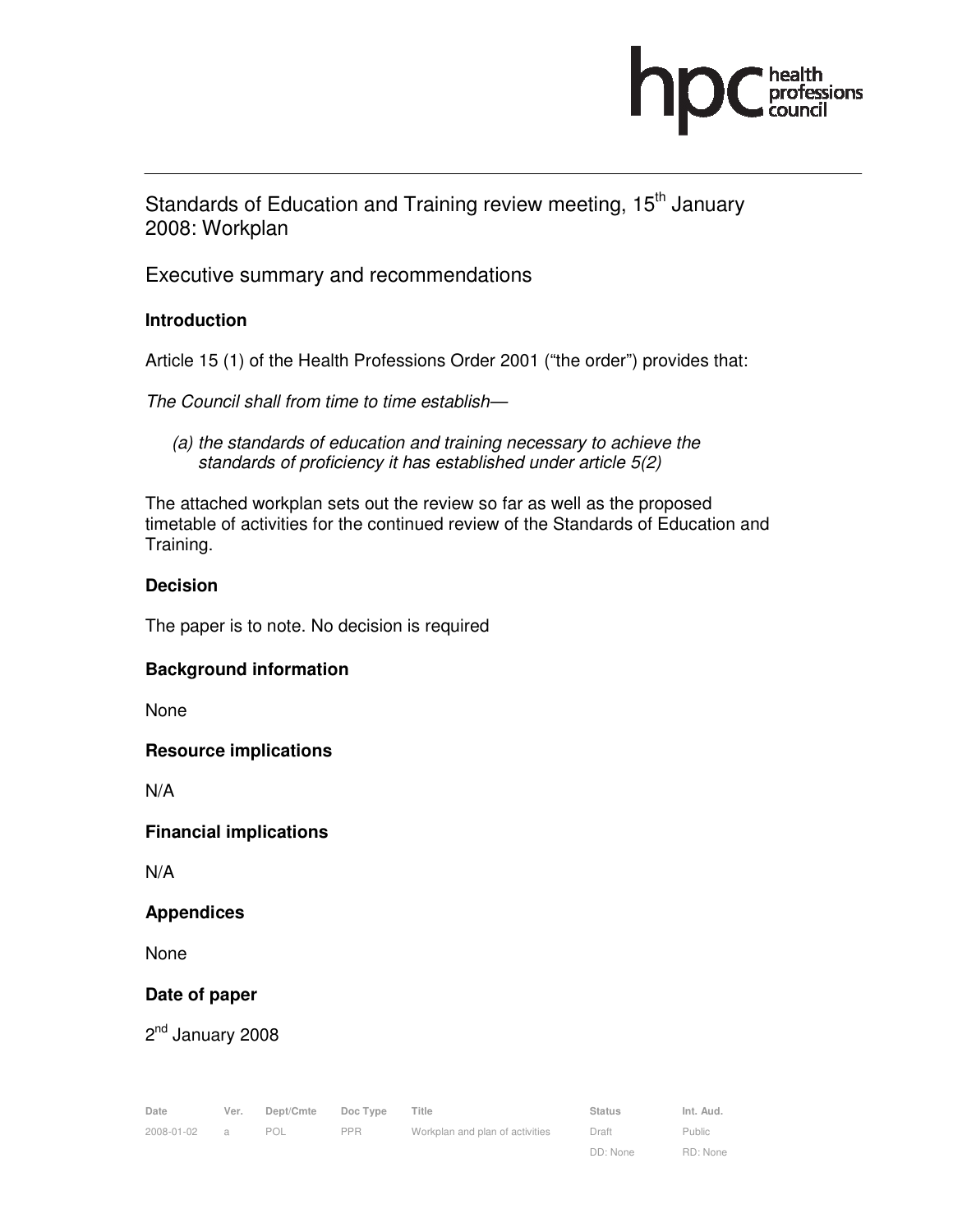# **Workplan**

## **Introduction Terms of Reference**

To make recommendations regarding the review of the Standards of Education and Training (SETs) to make sure that they:

(i) assist in HPC's primary role to protect the public;

(ii) are fit for purpose;

(iii) are suitably flexible so that they are relevant to the education and training of all 13 professions;

(iv) are appropriate for the requirements of education and training; and

(v) are easily understood by education providers and all other relevant stakeholders.

The standards are used to assess whether a graduate from an educational programme will meet the Standards of Proficiency (SoPs). The review will ensure that the standards are fit for this purpose.

# **Plan**

The Professional Liaison Group (PLG) has been established to carry out a review of the SETs. The review should take into account the views of all relevant stakeholder groups, especially visitors and education providers.

# **Plan of Activities**

In total, the PLG will meet four times to review the SETs. The PLG may also consider information electronically, between meetings, if appropriate. The PLG will report back to the Council after its fourth meeting with the results of the review and its recommendations.

The PLG has met twice so far. The first meeting took place on the  $13<sup>th</sup>$ September 2007 and included representatives from all the relevant professional bodies. The second meeting took place on the 22<sup>nd</sup> November 2007 where feedback from education providers, visitors and other relevant stakeholders was considered.

# **Suggested Timetable for the Professional Liaison Group**

The following is the suggested timetable for the PLG's work. The PLG will be responsible for agreeing any subsequent amendments to the timetable.

## **10.30- 3.30 15th January 2008 -** Third meeting of PLG

- Feedback and input from approvals and monitoring
- First draft of the new standards and guidance
- Key issues

**18th February 2008** - Fourth meeting of PLG

• Second draft of the new standards and guidance.